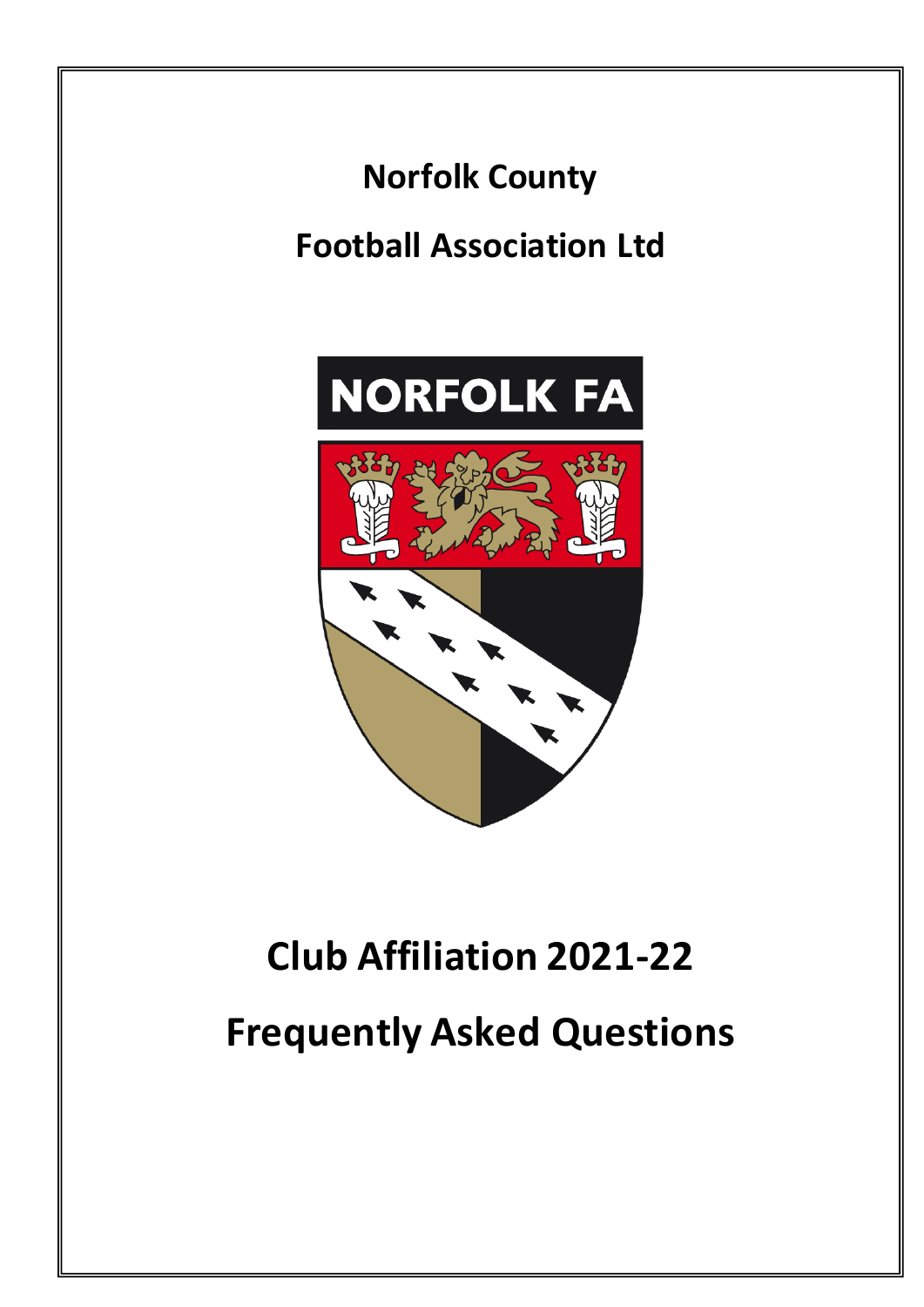# **FREQUENTLY ASKED QUESTIONS**

## **Q What is Club Affiliation?**

A Clubs are required to affiliate each season. Affiliation is the process by which Clubs "register" with Norfolk FA, allowing them to play affiliated football for the season. It involves telling us which teams you'll be running, which County Cups and Leagues you will be entering, as well as key Club Officials and Team Officials involved in running your Club.

# **Q How do I affiliate?**

A Affiliation is completed online using the Whole Game System. A helpful guide on how to affiliate using the system is available on our website and also throughout the process, online video guides are available to make affiliating as straightforward as possible. If you are unable to affiliate online, please contact us and we will provide a paper form for you.

#### **Q Can I do my Club Affiliation in stages?**

A Yes. You can save your Affiliation at each stage and then come back to it.

### **Q How do I change my Club details?**

A This is now completed on the new Clubs Portal under the My Club tab.

### **Q Can I amend my Club name?**

A No. You cannot amend your Club name through the online affiliation form. If your Club name or legal status has changed, please contact Norfolk FA.

### **Q Do I have to enter a Club sponsor?**

A This is not a mandatory field and therefore you should only provide details if you have a Club sponsor confirmed for the following season and is completed away from the Club Affiliation on the new Clubs Portal under the My Club tab.

#### **Q Which Club Officers must I provide details for?**

A Every Club must provide a Secretary, Chairman and Treasurer. Also Clubs running teams at Under 18's or below must provide details of their Club Welfare Officer.

#### **Q What are the requirements for a Club Welfare Officer?**

A All Clubs that run teams at Under 18's or below must have a fully qualified Club Welfare Officer (CWO). To be nominated for the role, the individual must have an in-date and accepted Enhanced FA DBS and must have completed a Safeguarding Children Workshop and Welfare Officer Workshop. If this is not possible, an alternative suitably person must be added as the CWO and a "County Action Plan" agreed with Ken D'Rosario, the County FA Designated Safeguarding Officer, to ensure that the proposed CWO attends these workshops and meets the minimum requirement.

# **Q What do I do if I can't find a person to add to a particular role?**

A The Club affiliation form only allows you to assign roles to people who are already recorded as being associated with your Club. Therefore to add a new official you should click the Add Official button and provide the details requested. Should you not be able to find the correct person, please contact us.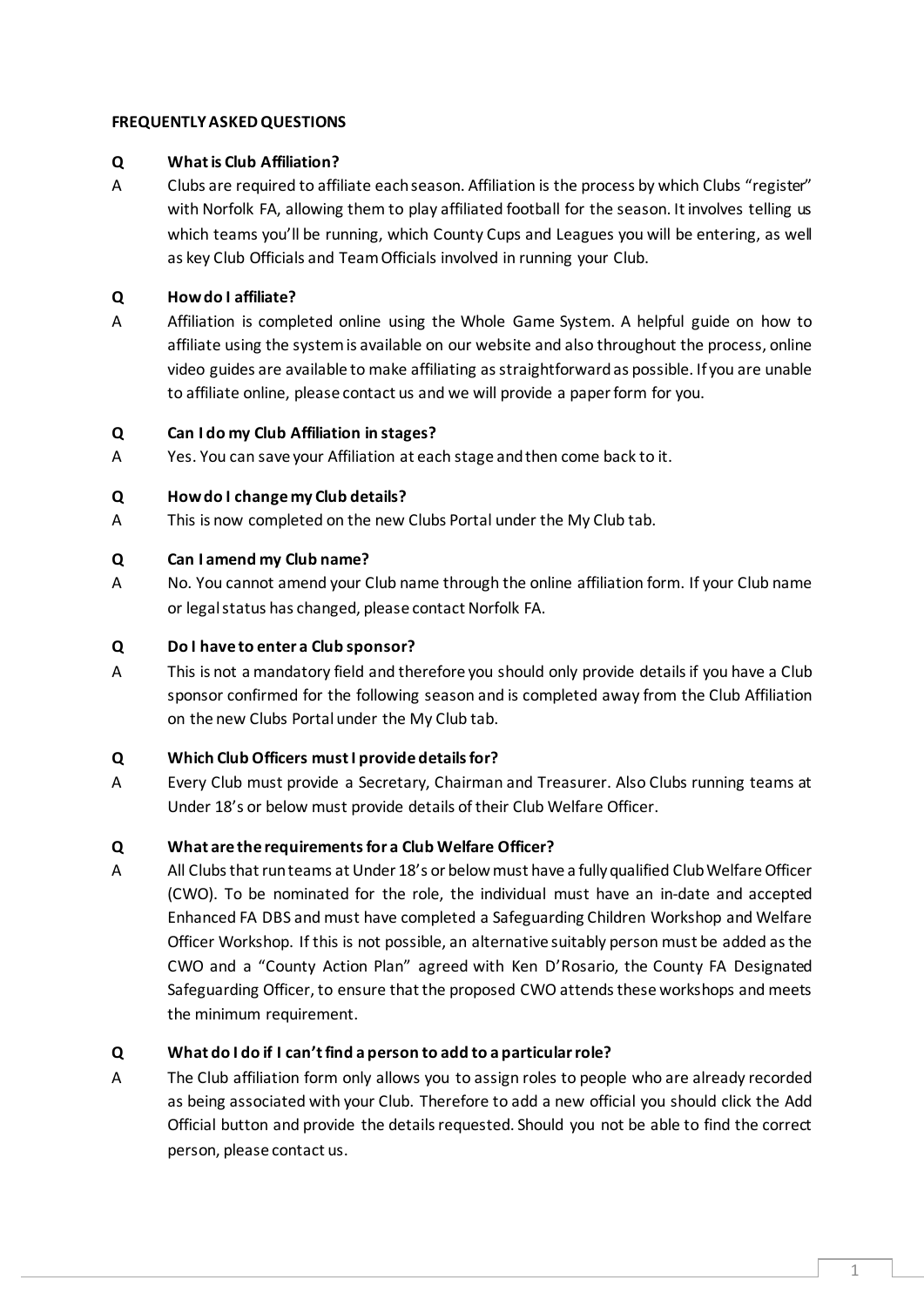# **Q Can I update my Club Ground?**

A Yes. Please add each ground that your Club plays at and then at the relevant stage of the Affiliation process, you can then allocate which of your teams play at which grounds.

## **Q Do I need to review all of my teams?**

A Yes. Although the Club affiliation form will present you with a pre-populated set of teams, based upon the last/latest information we have on each team that you had listed for last season. Please check each teams details, ensuring that all League and Cup entries are correct and also that any managers and coaches for the teams have the appropriate in-date qualifications for their role.

Please note that ALL managers and coaches associated with a youth team MUST have as a minimum requirement an in-date accepted Enhanced FA DBS.

### **Q How do I remove a team?**

A Should you have a team on your list that you will not be running for the 2021-22 season, please tick the Team Folding box to deactivate the affiliation for this team.

You'll need to provide a reason for folding the team on the next screen and you can then click the Fold Team button at the bottom of this screen.

This will ensure that the team is not included in the affiliation fees at the end of the process.

### **Q What is a team suffix?**

A The team suffix is part of the Team name and is used to differentiate between teams of the same age group and gender within Club. So, for example, if your Club has 2 Under 15 teams you could add the suffixes of Reds and Whites, e.g. U15 Reds and U15 Whites. Please remember that you are not permitted to use 'A', 'B', 'C' etc for youth teams.

# **Q Do I need to check Leagues for each of my teams?**

A Yes. Although each team will normally be entered in the same league as the previous season, you should still make sure that all of your teams are in the correct league or this will cause problems when that League is sanctioned.

# **Q How do I know which County Cup I should enter?**

A When you select the dropdown list of County Cups, you will only be able to view cups for which the team concerned is eligible. Further details on Cup eligibility can be found on NorfolkFA.com.

#### **Q Does each Team have to enter a County Cup?**

A All adult Clubs must enter their most senior team in the relevant County Cup and may enter their other teams in a County Cup if they wish to do so. There is no mandatory requirement for youth teams to enter a County Cup although we would recommend that they do so.

#### **Q Do I have to provide details of my Personal Accident insurance?**

A As in previous seasons, all teams are required to purchase Personal Accident insurance and therefore it is important that as part of the online affiliation you select the insurance products